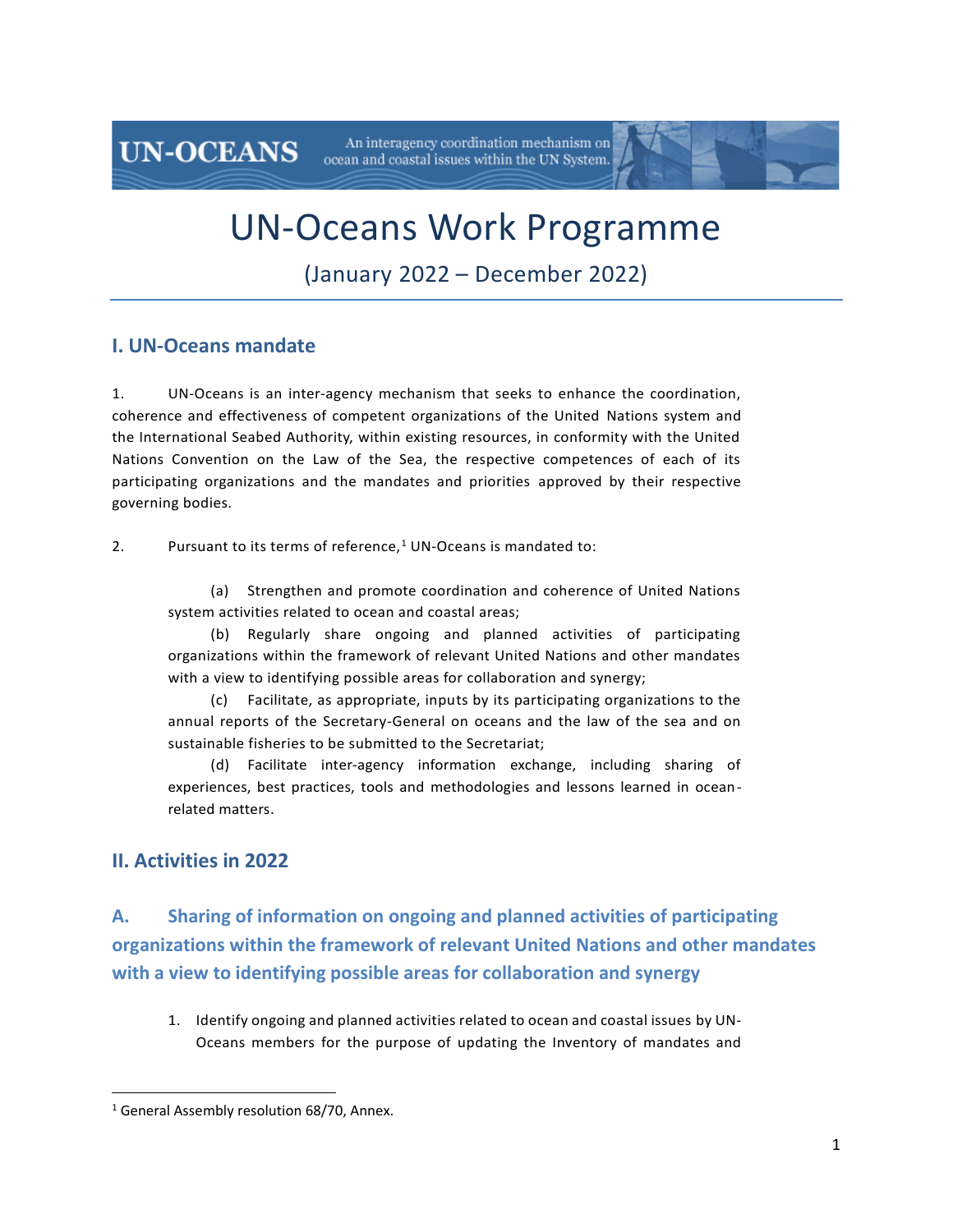activities and continue to develop the online platform for the inventory to enhance its user friendliness. [Ongoing]

- 2. Maintain the calendar of conferences, intergovernmental meetings and processes, workshops and other events related to oceans and coastal issues, and share information on planned activities, for example in relation to the following:
	- a. The Regular Process for Global Reporting and Assessment of the State of the Marine Environment, including Socioeconomic Aspects [coordination DOALOS];
	- b.Intergovernmental Conference under the auspices of the United Nations on an international legally binding instrument under the United Nations Convention on the Law of the Sea on the conservation and sustainable use of marine biological diversity of areas beyond national jurisdiction [coordination DOALOS];
	- c. The 2022 United Nations Ocean Conference to Support Implementation of Sustainable Development Goal 14: Conserve and sustainably use the oceans, seas and marine resources for sustainable development [coordination DESA];
	- d. The United Nations Decade of Ocean Science for Sustainable Development [coordination IOC];
	- e.Activities related to the development of the post-2020 Global Biodiversity Framework [coordination CBD];
	- f. The annual ocean and climate change dialogue under the auspices of the United Nations Framework Convention on Climate Change [coordination UNFCCC];
	- g. The United Nations Environment Assembly [coordination UNEP];
	- h. The Assembly of the International Seabed Authority [coordination ISA];
	- i.The 4<sup>th</sup> Oceans Forum on trade related aspects of sustainable development goal 14, 4 April, [Coordination: UNCTAD]
	- j.The Committee on Fisheries [coordination FAO];
	- k. The Marine Environment Protection Committee of the IMO [coordination IMO];
	- l.The United Nations Informal Consultative Process on Oceans and the Law of the Sea [coordination DOALOS];
	- m. World Oceans Day [coordination DOALOS];
	- n.The International Year of Artisanal Fisheries and Aquaculture [coordination FAO]
	- o.The 45<sup>th</sup> Session of the World Heritage Committee (June 2022) [coordination UNESCO];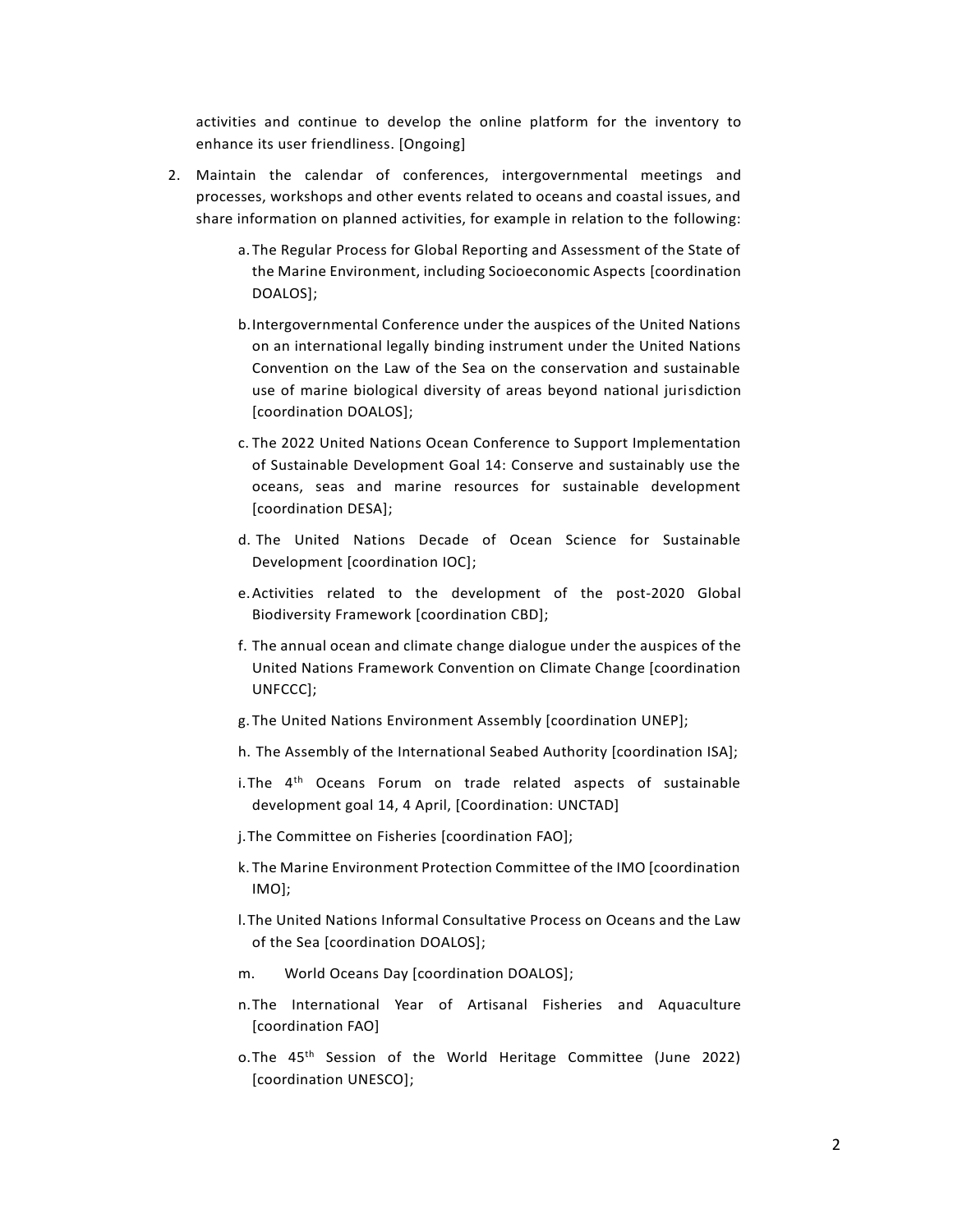- 3. Contribute information to the World Oceans Day portal regarding planned events to mark World Oceans Day in 2022 [coordination IOC and DOALOS].
- 4. Update the UN-Oceans website to enhance visibility of activities by UN-Oceans and its members [coordination FAO and DOALOS]. [Ongoing]

### **B. Strengthening and promotion of coordination and coherence of United Nations system activities related to ocean and coastal areas**

- 1. Identify synergies and possible areas for collaboration, supported by the inventory of mandates, priorities and on-going and planned activities. [Ongoing]
- 2. Collaborate with the Intergovernmental Oceanographic Commission of UNESCO on the United Nations Decade of Ocean Science for Sustainable Development, including through participation in the Decade Advisory Board [coordination IOC].
- 3. Contribute to the efforts of the Secretary-General to support the implementation of Sustainable Development Goal 14 in the context of the 2030 Agenda for Sustainable Development, as referred to in "Our Ocean Our Future: Call for Action" (General Assembly resolution 71/312, para. 14).
- 4. Implement the UN-Oceans voluntary commitment launched within the context of the 2017 United Nations Conference to Support the Implementation of Sustainable Development Goal 14: Conserve and Sustainably use the Oceans, Seas and Marine Resources for Sustainable Development (Ocean Conference) by providing briefings in the margins of intergovernmental meetings or conferences of parties or relevant regional events, to inform participants of current oceanrelated regulatory and policy frameworks as well as relevant activities, for instance through workshops or dialogues.
- 5. Support the activities of the Secretary-General's Special Envoy for the Ocean aimed at leading the United Nations advocacy and public outreach efforts to ensure that the outcomes of the 2022 United Nations Ocean Conference, including the voluntary commitments registered at the Conference are fully analysed and implemented, and to encourage stakeholders' activities in support of the implementation of Sustainable Development Goal 14 in particular through the Communities of Ocean Action [coordination DESA].
- 6. Contribute to the substantive preparations and outcome documents for the 2022 United Nations High Level Conference to support Implementation of Sustainable Development Goal 14: Conserve and sustainably use the oceans, seas and marine resources for sustainable development, under the overarching theme Scaling up Ocean Action Based on Science and Innovation for the Implementation of Goal 14: Stocktaking, Partnerships and Solutions
- 7. Contribute to the publication on the occasion of the  $40<sup>th</sup>$  anniversary of the adoption of the United Nations Convention on the Law of the Sea (10 December 1982) and launch the publication as a UN-Oceans voluntary commitment at the